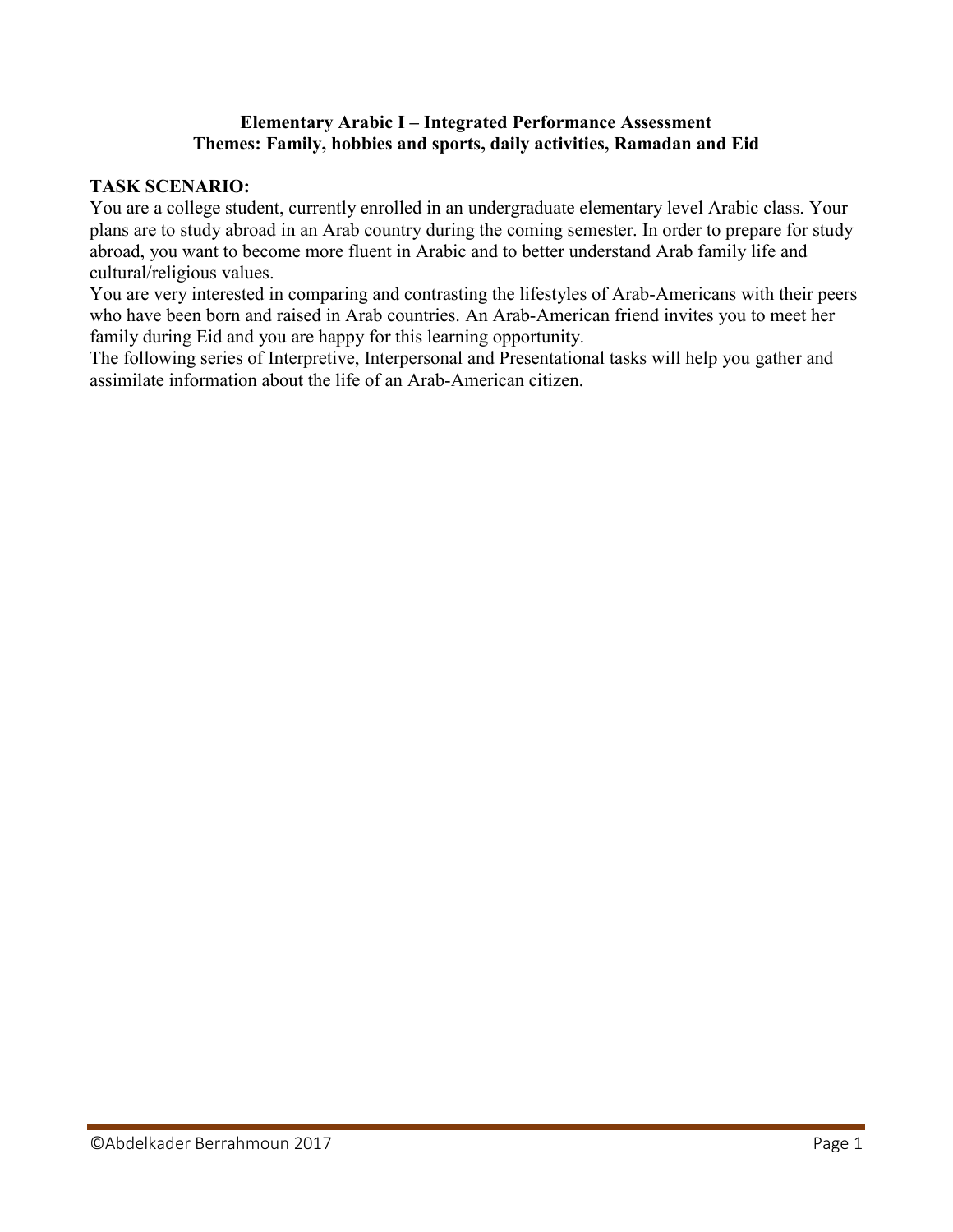### **INTERPRETIVE TASK**

**Reading Task:**

صَدِيقَتِي اِسْمُها خَدِيجَة وَ هِي سُورِيَّة الأصل. وُلِدَتْ في مَدينَةِ حُمْص في سوريا. ولكن سَكَنَت ِ في السعُودِيَّة حيث عمل والدها في جامعة "الملك عبد العزيز " في الرياض. سَافَرَتْ خِدِيجَة مَع أُسْرَتِها إلى مدينةِ "ديترويت" في الوِلاياتِ المُتَحِدَةِ الأَمْريكيَّةِ لِأنَّ وَالِدها حَصَلَ على وَظِيفَة أستاذ ر<br>أ تاريخ شمال إفريقيا والشرق الأوسط.

أُسْرَتُها تَتَكَوَّن مِنْ الوالِديْن وأُخْت واحِدَة وثَلاثَة إخْوة. عائِلة خديجة كبيرة. عِنَّدَها خالات وعمّات َ ر<br>أ كَثِيرات حَنَان، أَخت خديجة، تَسكُن في سان فرنسيسكو في شقّة مَعَ أصدقاء أَمرِيكِيِّين حَنَان مُختَلِفة ر<br>أ َ َ عن خديجة لِأنَّها مِن جيل أَصَغَر . في العادات والتقالِيد السُّورية، لا يَسكن الأَوْلاد بَعِيدا عن الأسرة آهم وخاصةً قَبْلَ الزَّواج. أمَّا\* محمد، أخ خديجة الأَكْبر، هُوَ مُتَزَوّج وعنده أربعة أولاد ويعمل في شركة كَندِية في مدينةِ "ديترويت".

تَزَوَّجَتْ خَدِيجَة من رَجُل أَمْرِيكِيِّ تَعَرَّفَتْ عَلَيْهِ في العَمَل. والِد خَدِيجَة ليْسَ سَعيدا بِهَذا الزَّواج بِسَبَب **ٍ** ِ ِ الاخْتِلافَاتِ فِي الْعَاداتِ والنَقاليدِ واللَّغة والنَّقافَة. ءَ<br>ا

أُسبوع قبل العِيد، تحضِّر خديجة الكثير من الحلويات وتُنَظِّف البيت مَعَ أُمِها. في "عيد الفطر"، و<br>أ ِّ ِ تستيقظ الأُسرة باكِراً في الساعة السابِعة ويذهب كلّ أفراد أُسرة خديجة إلى المَسجِد ثُمّ بعد الصلاة **∶** ر<br>أ يَعُودُون إلى النَبيت لِأكل الحلويات والشاي أو القهوة. بَعدَ الظهر، يذهب الوالِد مع أبنائِه لِزِيارة َ ءَ<br>أ َ ِ الأَقارِب والأصدقاء. هذا يوم سعيد لِلأَولاد. **ٍ** 

\*أ َّما = however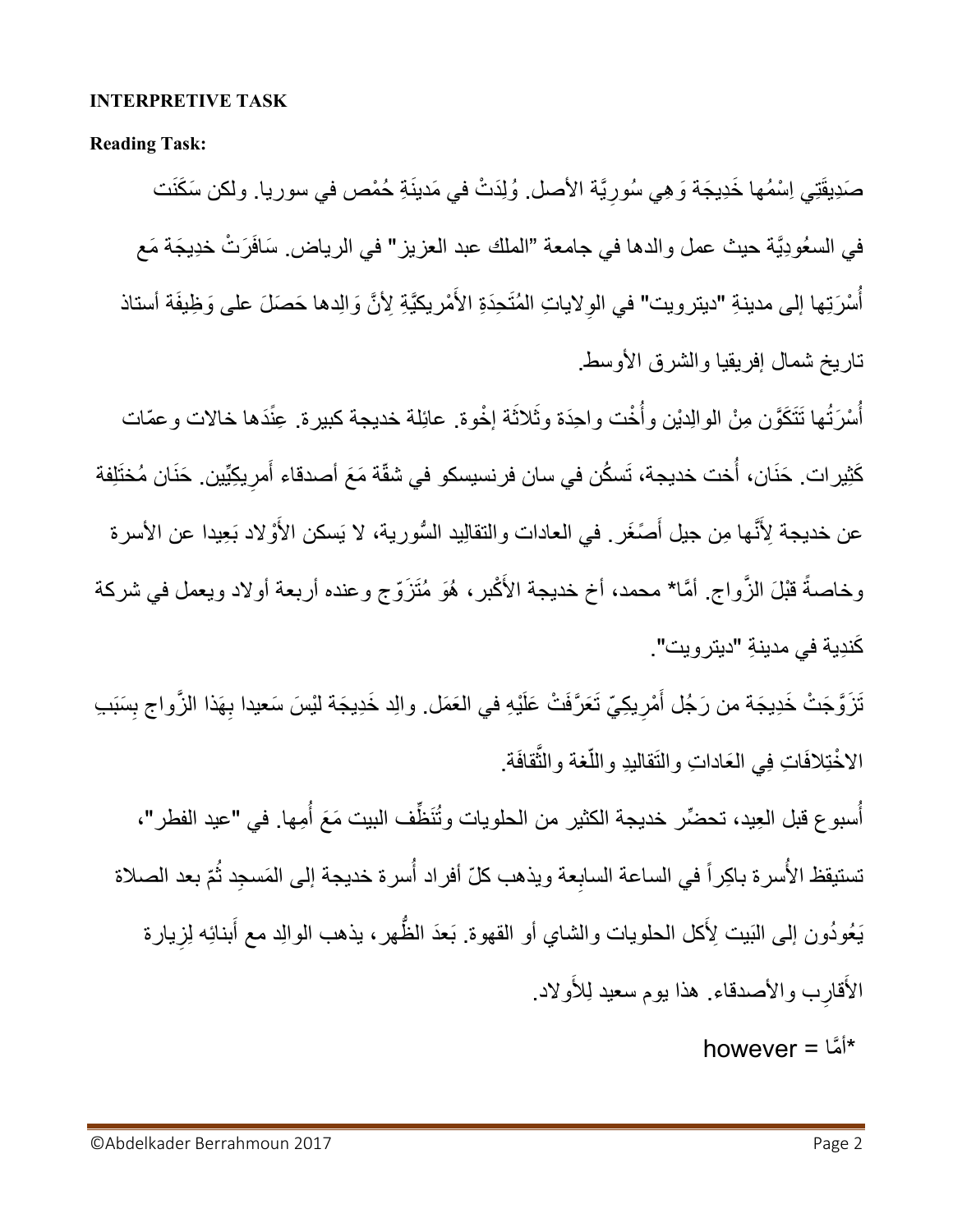# **I. Key Word Recognition**

In the provided reading passage, find the Arabic word that best expresses the meaning of each of the following English words. Please use only words from the text. Use context clues as needed to figure out unfamiliar words.

| 1. Apartment          |  |
|-----------------------|--|
| 2. Different          |  |
| 3. Hobbies and sports |  |
| 4. To travel to       |  |
| 5. Afternoon          |  |
| 6. To meet/to know    |  |
| 7. Generation         |  |
| 8. Language           |  |
| 9. Week               |  |
| 10. To visit          |  |

### **II. Main Ideas**

Using information from the reading passage, provide the main idea (s) in English.

 $\_$  , and the contribution of the contribution of the contribution of the contribution of  $\mathcal{L}_\text{max}$ 

 $\_$  , and the contribution of the contribution of  $\mathcal{L}_\mathcal{A}$  , and the contribution of  $\mathcal{L}_\mathcal{A}$ 

 $\_$  , and the contribution of the contribution of the contribution of the contribution of  $\mathcal{L}_\text{max}$ 

 $\mathcal{L}_\mathcal{L} = \{ \mathcal{L}_\mathcal{L} = \{ \mathcal{L}_\mathcal{L} = \{ \mathcal{L}_\mathcal{L} = \{ \mathcal{L}_\mathcal{L} = \{ \mathcal{L}_\mathcal{L} = \{ \mathcal{L}_\mathcal{L} = \{ \mathcal{L}_\mathcal{L} = \{ \mathcal{L}_\mathcal{L} = \{ \mathcal{L}_\mathcal{L} = \{ \mathcal{L}_\mathcal{L} = \{ \mathcal{L}_\mathcal{L} = \{ \mathcal{L}_\mathcal{L} = \{ \mathcal{L}_\mathcal{L} = \{ \mathcal{L}_\mathcal{$ 

 $\_$  , and the contribution of the contribution of the contribution of the contribution of  $\mathcal{L}_\text{max}$ 

 $\_$  , and the contribution of the contribution of the contribution of the contribution of  $\mathcal{L}_\text{max}$ 

 $\_$  , and the contribution of the contribution of the contribution of the contribution of  $\mathcal{L}_\text{max}$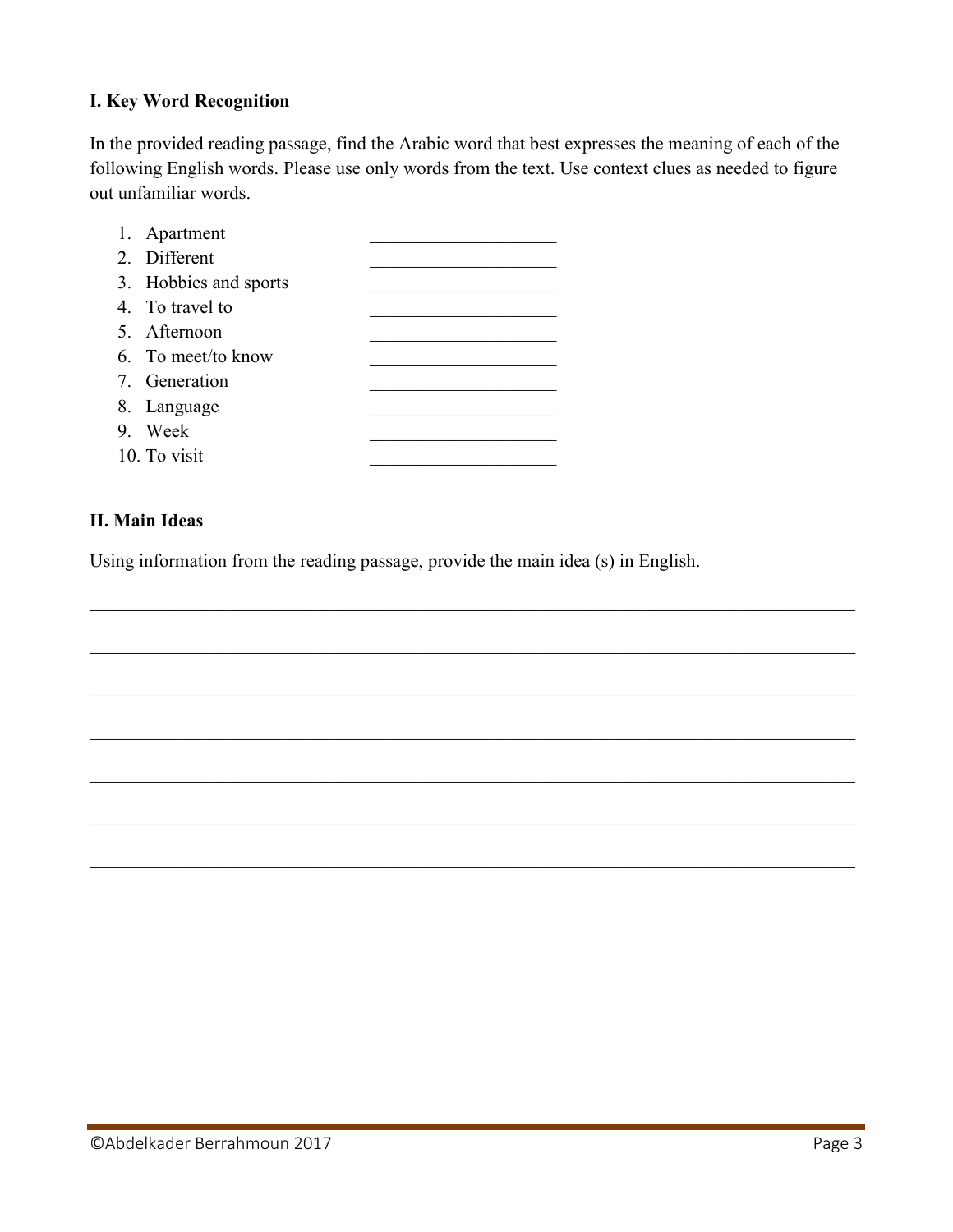## **III. Supporting Details:**

#### **Instructions:**

- Circle the letter of each detail below that is mentioned in the reading passage (not all items are mentioned).
- Write the letter of the detail next to where it appears in the passage.
- Write the information from the reading passage in the space provided next to the appropriate details below.

**A.** Khadija is a Syrian citizen living in Saudi Arabia: \_\_\_\_\_\_\_\_\_\_\_\_\_\_\_\_\_\_\_\_\_\_\_\_\_\_\_\_\_\_\_\_\_\_\_\_\_ **\_\_\_\_\_\_\_\_\_\_\_\_\_\_\_\_\_\_\_\_\_\_\_\_\_\_\_\_\_\_\_\_\_\_\_\_\_\_\_\_\_\_\_\_\_\_\_\_\_\_\_\_\_\_\_\_\_\_\_\_\_\_\_\_\_\_\_\_\_\_\_\_\_\_\_\_\_\_\_\_ B.** Khadija's father is a professor:  $\mathcal{L}_\mathcal{L} = \{ \mathcal{L}_\mathcal{L} = \{ \mathcal{L}_\mathcal{L} = \{ \mathcal{L}_\mathcal{L} = \{ \mathcal{L}_\mathcal{L} = \{ \mathcal{L}_\mathcal{L} = \{ \mathcal{L}_\mathcal{L} = \{ \mathcal{L}_\mathcal{L} = \{ \mathcal{L}_\mathcal{L} = \{ \mathcal{L}_\mathcal{L} = \{ \mathcal{L}_\mathcal{L} = \{ \mathcal{L}_\mathcal{L} = \{ \mathcal{L}_\mathcal{L} = \{ \mathcal{L}_\mathcal{L} = \{ \mathcal{L}_\mathcal{$ C. Khadija's brother is an employee in a company: **\_\_\_\_\_\_\_\_\_\_\_\_\_\_\_\_\_\_\_\_\_\_\_\_\_\_\_\_\_\_\_\_\_\_\_\_\_\_\_\_\_\_\_\_\_\_\_\_\_\_\_\_\_\_\_\_\_\_\_\_\_\_\_\_\_\_\_\_\_\_\_\_\_\_\_\_\_\_\_\_\_ D.** Two family activities on Eid day: \_\_\_\_\_\_\_\_\_\_\_\_\_\_\_\_\_\_\_\_\_\_\_\_\_\_\_\_\_\_\_\_\_\_\_\_\_\_\_\_\_\_\_\_\_\_\_\_\_\_\_ **\_\_\_\_\_\_\_\_\_\_\_\_\_\_\_\_\_\_\_\_\_\_\_\_\_\_\_\_\_\_\_\_\_\_\_\_\_\_\_\_\_\_\_\_\_\_\_\_\_\_\_\_\_\_\_\_\_\_\_\_\_\_\_\_\_\_\_\_\_\_\_\_\_\_\_\_\_\_\_\_\_ E.** One way that Khadija and her mother prepare for Eid: **\_\_\_\_\_\_\_\_\_\_\_\_\_\_\_\_\_\_\_\_\_\_\_\_\_\_\_\_\_\_\_\_\_\_\_\_\_\_\_\_\_\_\_\_\_\_\_\_\_\_\_\_\_\_\_\_\_\_\_\_\_\_\_\_\_\_\_\_\_\_\_\_\_\_\_\_\_ F.** How many children are in the family including Khadija: \_\_\_\_\_\_\_\_\_\_\_\_\_\_\_\_\_\_\_\_\_\_\_\_\_\_\_\_\_\_ **\_\_\_\_\_\_\_\_\_\_\_\_\_\_\_\_\_\_\_\_\_\_\_\_\_\_\_\_\_\_\_\_\_\_\_\_\_\_\_\_\_\_\_\_\_\_\_\_\_\_\_\_\_\_\_\_\_\_\_\_\_\_\_\_\_\_\_\_\_\_\_\_\_\_\_\_\_ G.** Khadija's sister lives with roommates:  $\_$  , and the contribution of the contribution of the contribution of the contribution of  $\mathcal{L}_\mathcal{A}$ **\_\_\_\_\_\_\_\_\_\_\_\_\_\_\_\_\_\_\_\_\_\_\_\_\_\_\_\_\_\_\_\_\_\_\_\_\_\_\_\_\_\_\_\_\_\_\_\_\_\_\_\_\_\_\_\_\_\_\_\_\_\_\_\_\_\_\_\_\_\_\_\_\_\_\_\_\_\_ H.** The reasons why Khadija's father is angry at her:  $\_$  , and the contribution of the contribution of  $\mathcal{L}_\mathcal{A}$  , and the contribution of  $\mathcal{L}_\mathcal{A}$ 

**\_\_\_\_\_\_\_\_\_\_\_\_\_\_\_\_\_\_\_\_\_\_\_\_\_\_\_\_\_\_\_\_\_\_\_\_\_\_\_\_\_\_\_\_\_\_\_\_\_\_\_\_\_\_\_\_\_\_\_\_\_\_\_\_\_\_\_\_\_\_\_\_\_\_\_\_\_\_\_\_\_\_**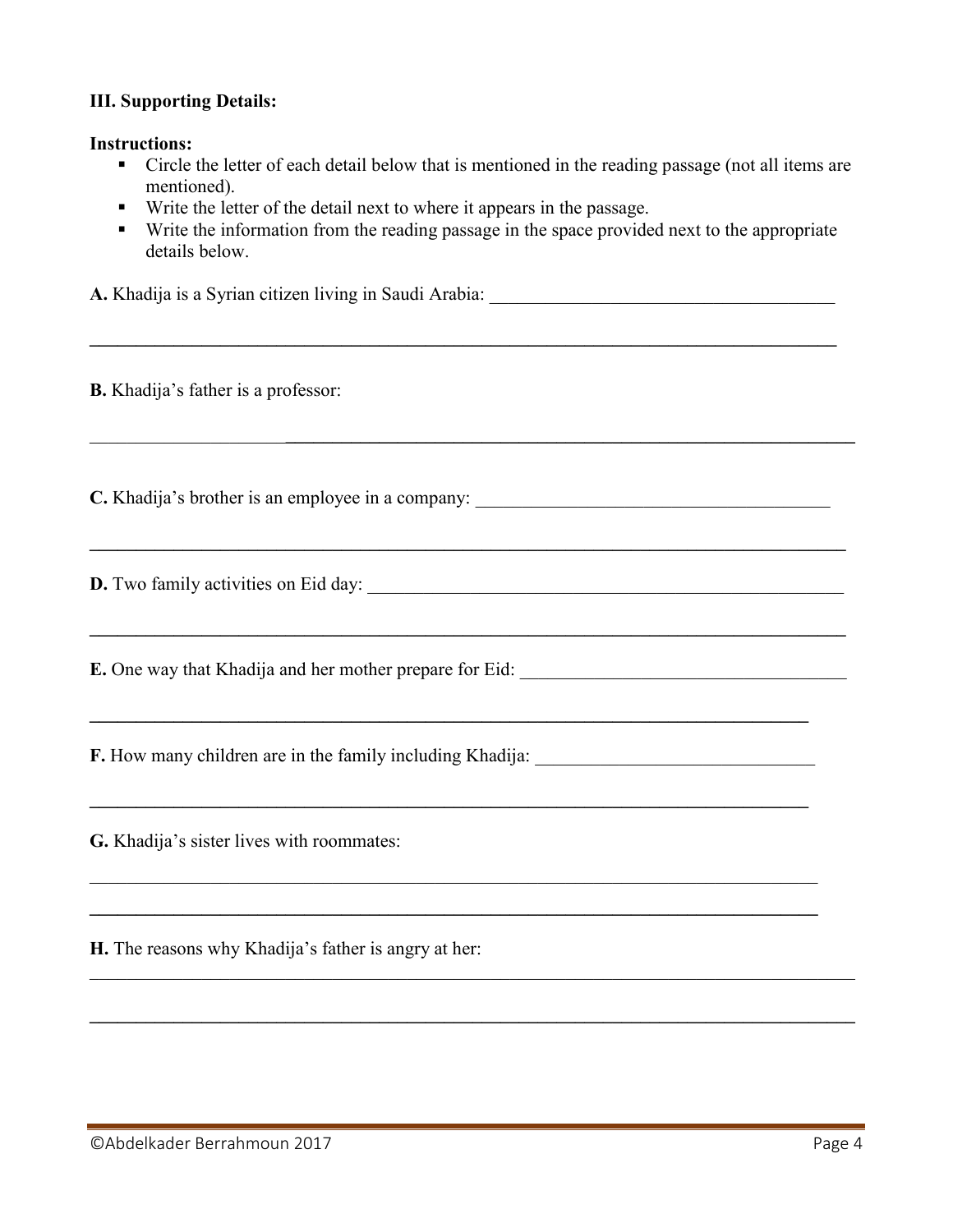## **IV. Guessing Meaning from Context: 1**

Based on the reading passage, write what the following three words/phrases probably mean in English:

لِأَنَّ وَالِدَها حَصَلَ على وَظِيفَة 1

تحضِّر خديجة الكثير من الحلويات وتُنَظِّف البيت مَعَ أُمِها 2

ثُمّ بعد الصلاة يَعُودُون إلى الَّبَيت لِأَكل الحلويات والشَّاي أو القهوة. 3

### V. Inferences:

"Read between the lines" to answer the following questions, using information from the provided text. Your responses may be in English or Arabic.

Do you think Khadija would have the same life experience if she lived away from her family in the  $U.S.?$ 

Why do you think Khadija might not be able to have a successful marriage?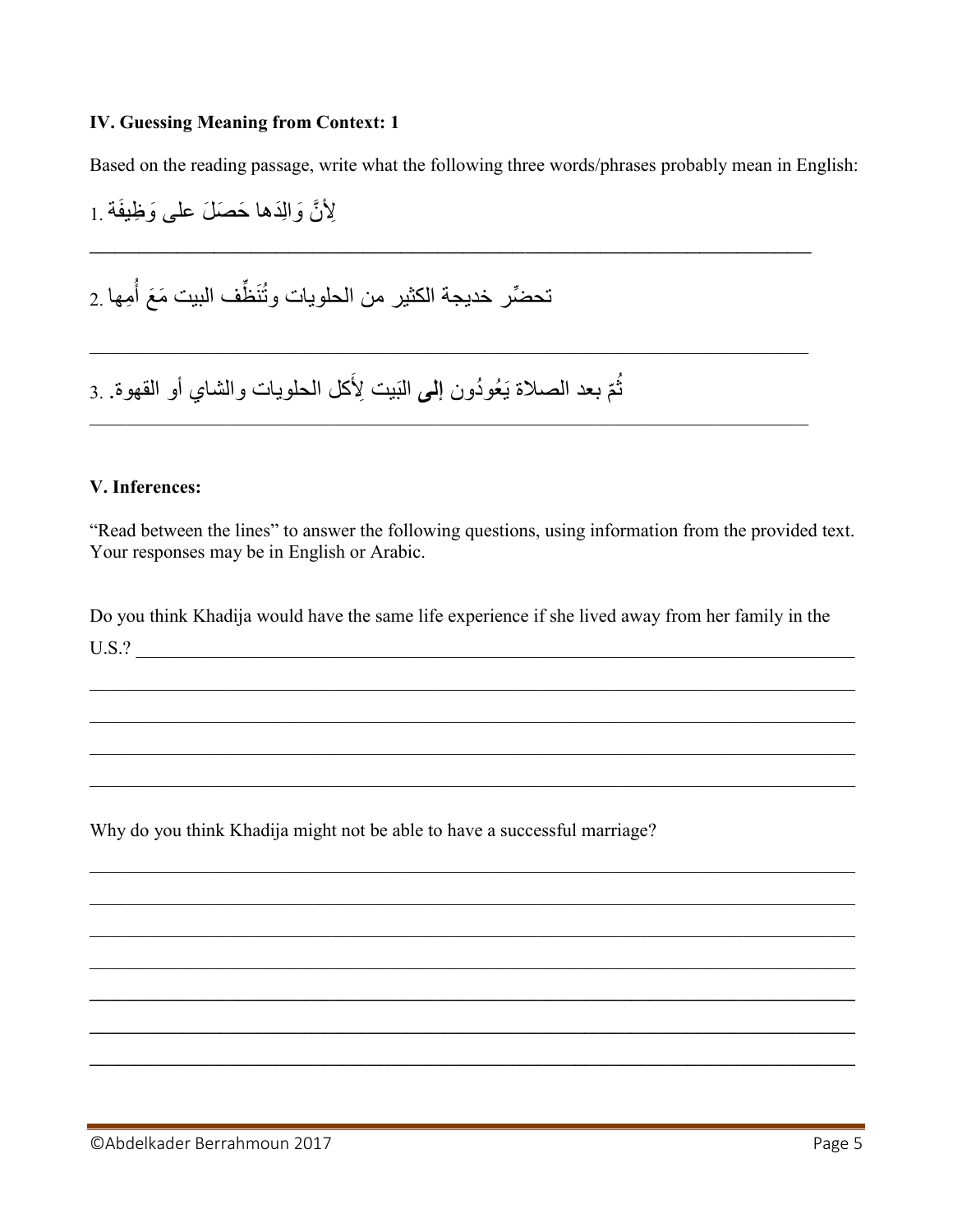### VI. Author's Perspectives:

From the three options below, select which option best describes the author's perspective, or the point of view you think the author has adopted as he wrote this reading passage. Justify your answer with information from the text.

- A. Humorous
- **B.** Cultural
- C Political

## **Solutification from the text:** All the set of the set of the set of the set of the set of the set of the set of the set of the set of the set of the set of the set of the set of the set of the set of the set of the set of

## **VII. Comparing Cultural Perspectives:**

Answer the following questions in English:

1. Based on the text, what are some cultural similarities and/or differences between Arabic society and North American belief and life style?

2. How does Khadija's life reflect both her Arab cultural heritage and her American life style?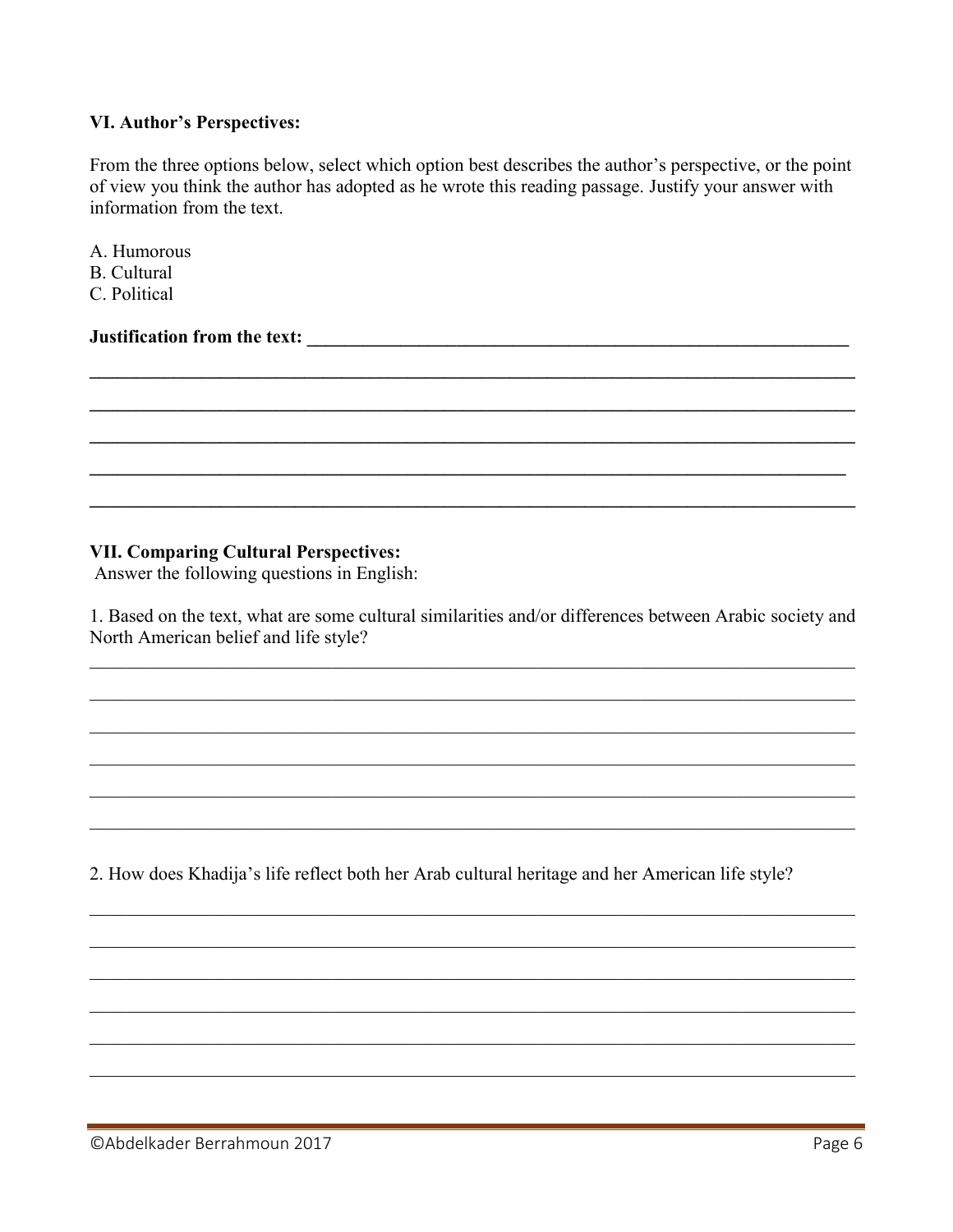# Listening Task: https://www.youtube.com/watch?v=XUCwSlNnQJc

## **I. Key Word Recognition**

List at least eight Arabic words you heard in the dialogue:

 $\begin{tabular}{|c|c|c|} \hline $1$. & \begin{tabular}{|c|c|c|c|} \hline \multicolumn{3}{|c|}{\textbf{1}} & \multicolumn{3}{|c|}{\textbf{1}} & \multicolumn{3}{|c|}{\textbf{1}} & \multicolumn{3}{|c|}{\textbf{1}} & \multicolumn{3}{|c|}{\textbf{1}} & \multicolumn{3}{|c|}{\textbf{1}} & \multicolumn{3}{|c|}{\textbf{1}} & \multicolumn{3}{|c|}{\textbf{1}} & \multicolumn{3}{|c|}{\textbf{1}} & \multicolumn{3}{|c|}{\textbf{1}} &$ 2.  $\qquad \qquad$  $3.$ 4.  $\qquad \qquad$  $6.$ 7.  $\qquad \qquad$ 9.  $\qquad$  $10.$ 

### **II. Main Ideas**

Using information from the listening passage, provide the main idea (s) in English.

## **III. Supporting Details**

1- What is the father's name?

2- What is the mother's name?

3- What is the brother's name and what does he do?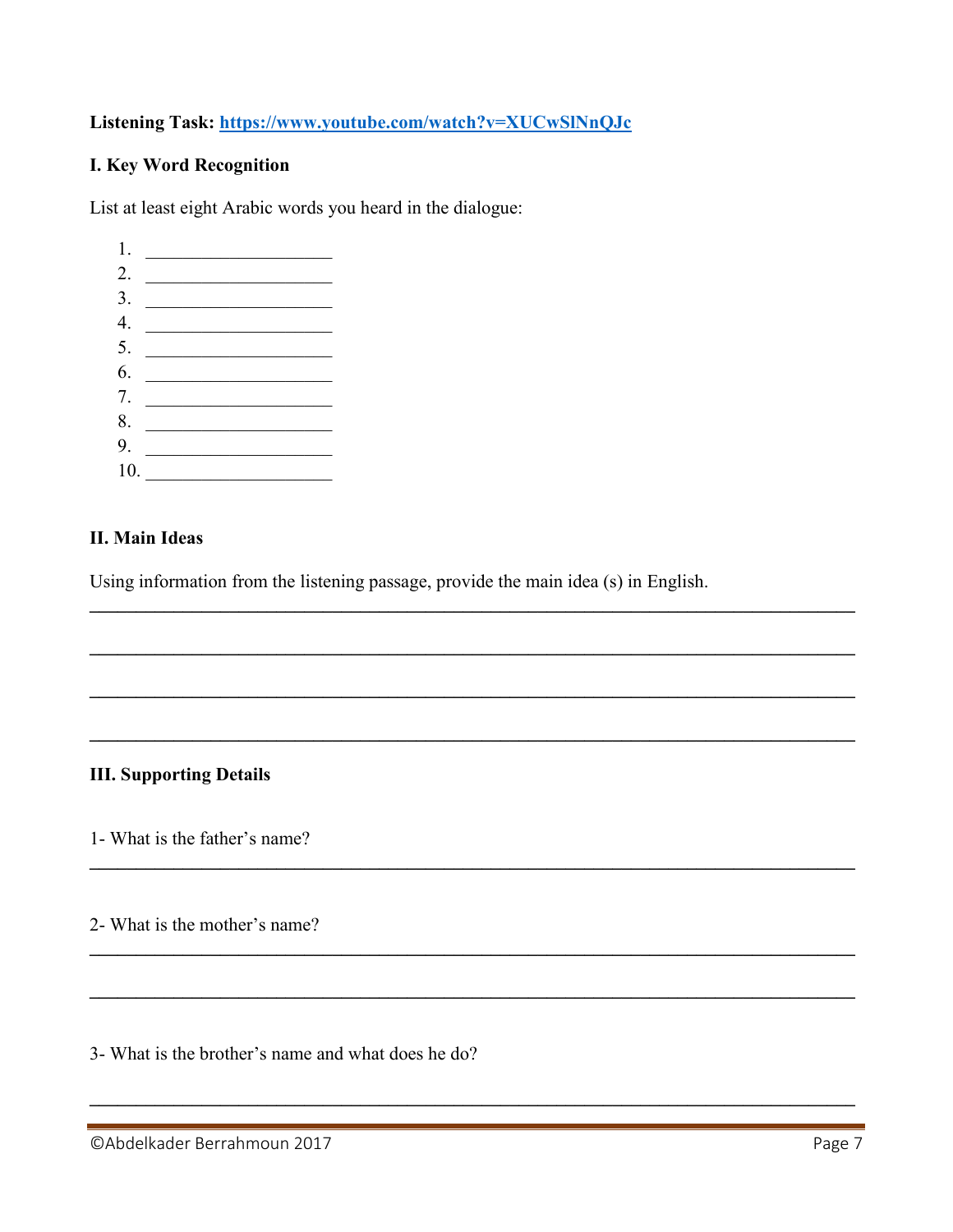4- How old is the man asking questions?

## **IV.** Inferences:

"Listen between the lines" to answer the following questions, using information from the listening prompt. Your responses may be in English or Arabic.

How can you infer that the speakers are Muslims?

How can you infer that one of the speakers is not married?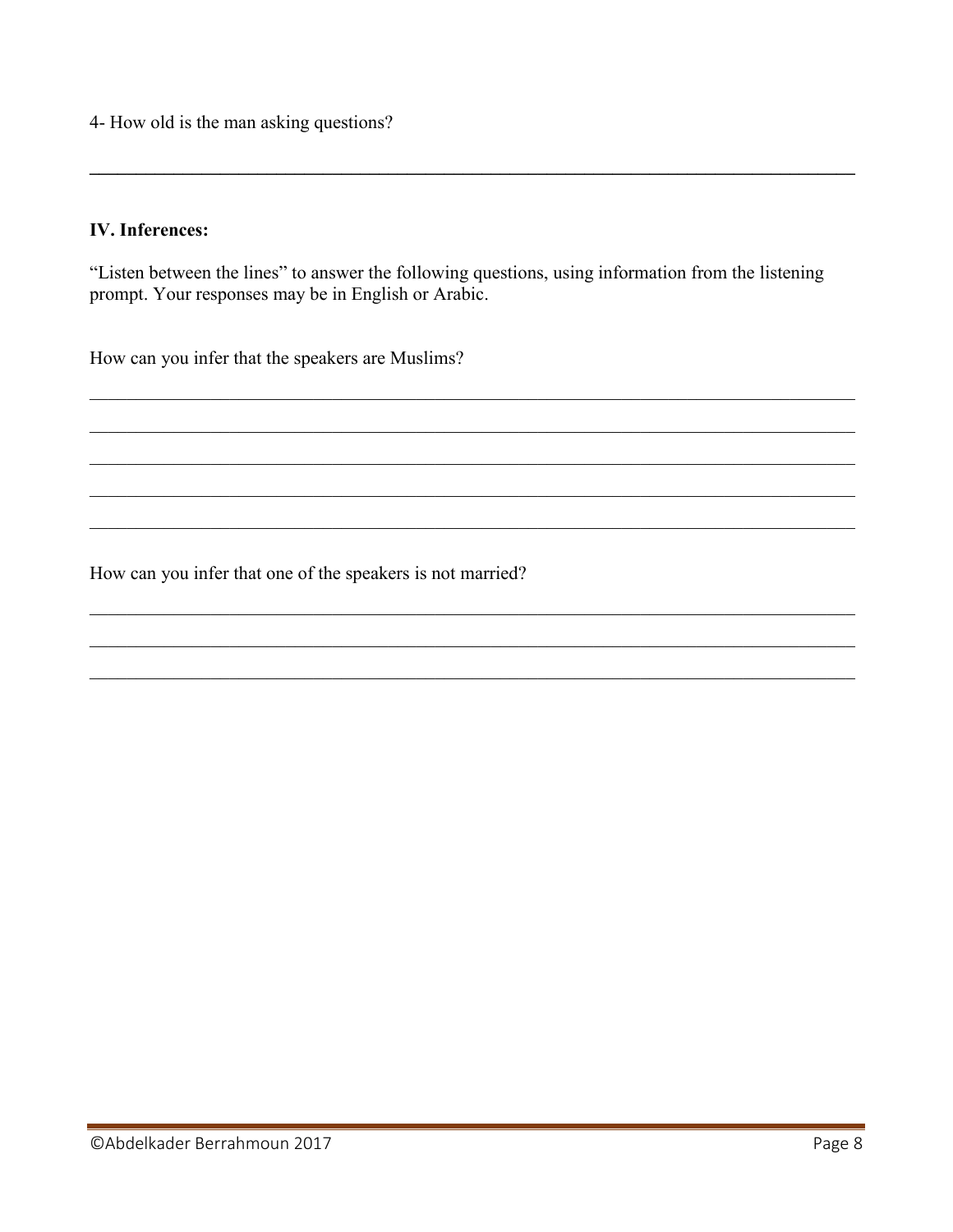# **INTERPERSONAL TASK**

### **Conversation Prompt:**

You are at a party held by a classmate from SILP and have the opportunity to get to know some of your fellow students in this social situation.

You will converse with a classmate, exchanging information about your families, schedules, studies, favorite hobbies and sports, travels and other relevant information about yourselves. Include as many details as you can.

Each conversation partner will participate in this back and forth dialogue and will be expected to contribute equally. You have 3-5 minutes to complete this task.